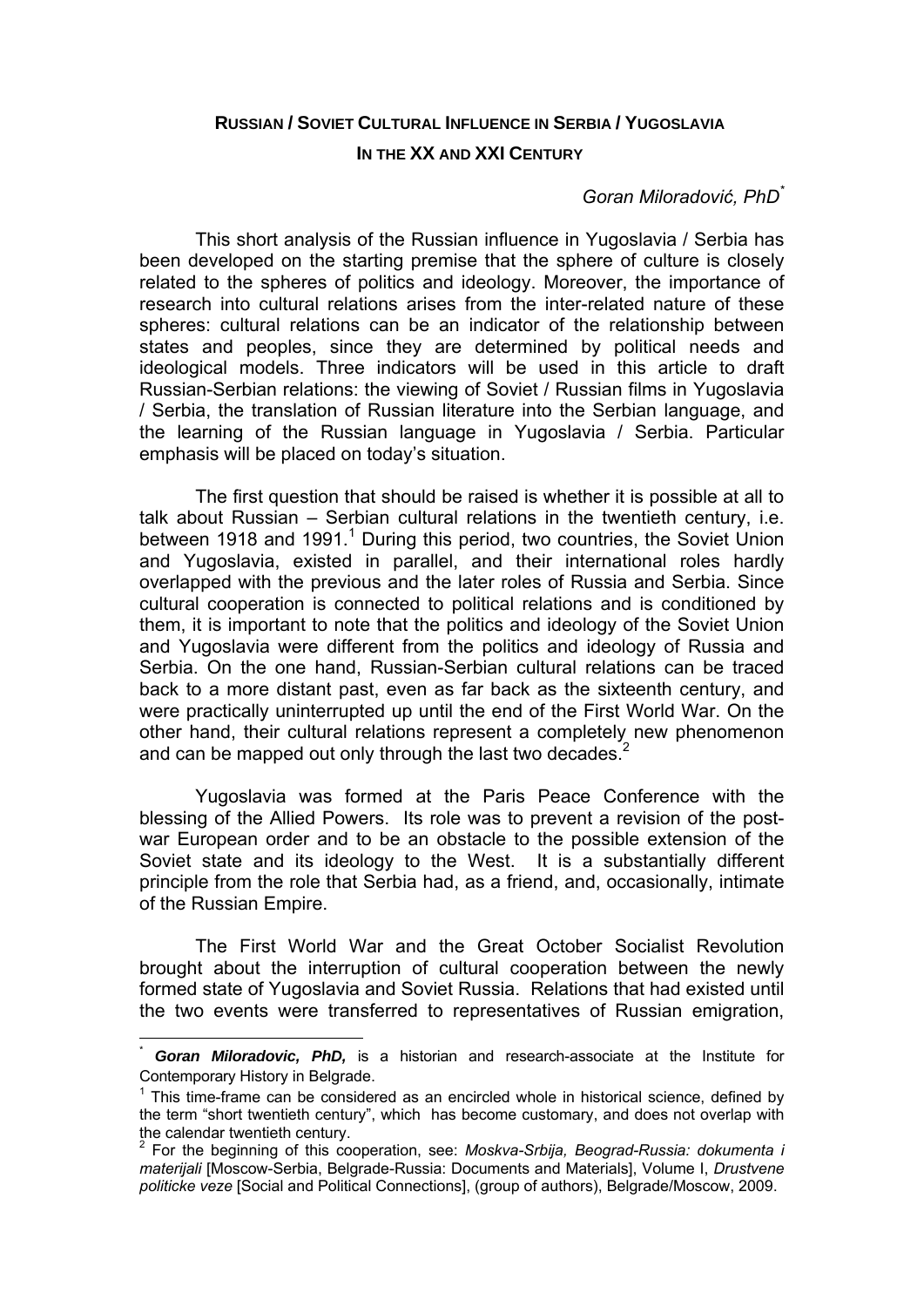since Yugoslav authorities could not reconcile with the newly established order in Soviet Russia. Russian emigrants were the repositories of traditional relations. This can be seen in the fact that Russian writers, painters and architects, who found their refuge in Yugoslavia, were mostly focused on traditional artistic trends, while only in the sphere of theatre were artists inclined towards modern currents.<sup>3</sup> The behaviour of the Yugoslav government and, in particular, the Serbian political elite, towards Russian refugees, is indicative of huge differences between the values, and even the culture of Yugoslavia and the Soviet Union.

While Russian emigration enriched cultural activities, the Kingdom of Yugoslavia viewed cultural exchange with the Soviet Union as a potential channel for enemy propaganda, thus actively inhibited and controlled any such cultural exchange. Alongside ideological contrasts with the Soviet authorities, this approach arose from the international political function of Yugoslavia as a part of the "French system' of European security.

The first signs of softening in censorship appeared in the mid thirties. With the first appearance of Soviet cinema in Yugoslavia, all ideological messages were censored. The attitude towards Soviet film had changed due to the rise of the Nazi threat in Europe. Eight Soviet films were purchased for the 1934/35 season, while the censor approved six<sup>4</sup>. Seven films were purchased for the 1935/36 season, all without any political contents.<sup>5</sup> Even the Soviets were helpful in this matter, since they were almost exclusively producing entertaining films without any propaganda.<sup>6</sup> The last film distributed was a comedy entitled Volga-Volga (Grigori Alexandrov, 1938) in September  $1940$ .<sup>7</sup> This took place just after diplomatic relations with the USSR were urgently resumed, due to the deterioration of the international situation, and in particular the fall of France in May 1940. $8$ 

 3 Jovanovic, Miroslav, *Ruska emigracija na Balkanu 1920–1940* [Russian Emigration to the Balkans 1920 - 1940], Belgrade 2006, pp. 409–442.

<sup>4</sup> Škrabalo, Ivo, *101 godina filma u Hrvatskoj 1896 –1997: Pregled povijesti hrvatske kinematografije* [101 Years of Cinema in Croatia 1896 – 1997: Review of the History of Croatian Cinematography], Zagreb 1998, p. 101; Mikac, Marijan, "Ruski filmovi kod nas" [Russian Films in Our Home], in: *Нова Европа* [New Europe], vol. XXVIII, No. 3, March 1935, pp. 88–89; Ostojic, Stevo *Rat, revolucija, ekran* [War, Revolution, Screen], Zagreb, 1977, p. 12.

<sup>&</sup>lt;sup>5</sup> Ostojic, Stevo, *Rat, revolucija, ekran* [War, Revolution, Screen], Zagreb, 1977, pp. 13–14.<br><sup>6</sup> Mikee, Merijan "Novi ruski filmovi" [Novi Russian Filmo], in: Make Furena [Now Europe], v

<sup>&</sup>lt;sup>6</sup> Mikac. Marijan "Novi ruski filmovi" [New Russian Films], in: *Nova Evropa* [New Europe], vol. XXVIII, No. 8, August 1935, pp. 267. During the first Five Year Plan, when the country was afflicted by hunger (1932–33) and systematic preparations for the period of terror were ongoing, after the murder of Kirov (1934), the Soviet film industry attempted to reduce social disappointment and hide the real situation in the country by focusing on either apocalyptic or cheerful topics. Geller, Mikhail; Nekrich, Alexander, *Utopija na vlasti*. *Istorija Sovjetskog Saveza* [Utopia in Power: the History of the Soviet Union], Podgorica, 2000, pp. 243, 247– 249.

<sup>7</sup> See: *Dnevnik Online*, February 2, 2002, http://www.dnevnik.co.yu/arhiva/02-09-

<sup>2002/</sup>Strane/servisi.htm, (September 29, 2008).<br><sup>8</sup> Yugoslavia had started to change its attitude towards the USSR even earlier. See the book, finished in May 1940 and published by Nolit: Dragovic, Vuk, SSSR: Savez Sovjetskih Socijalistickih Republika [USSR. The Union of Soviet Socialist Republics], Belgrade, 1940.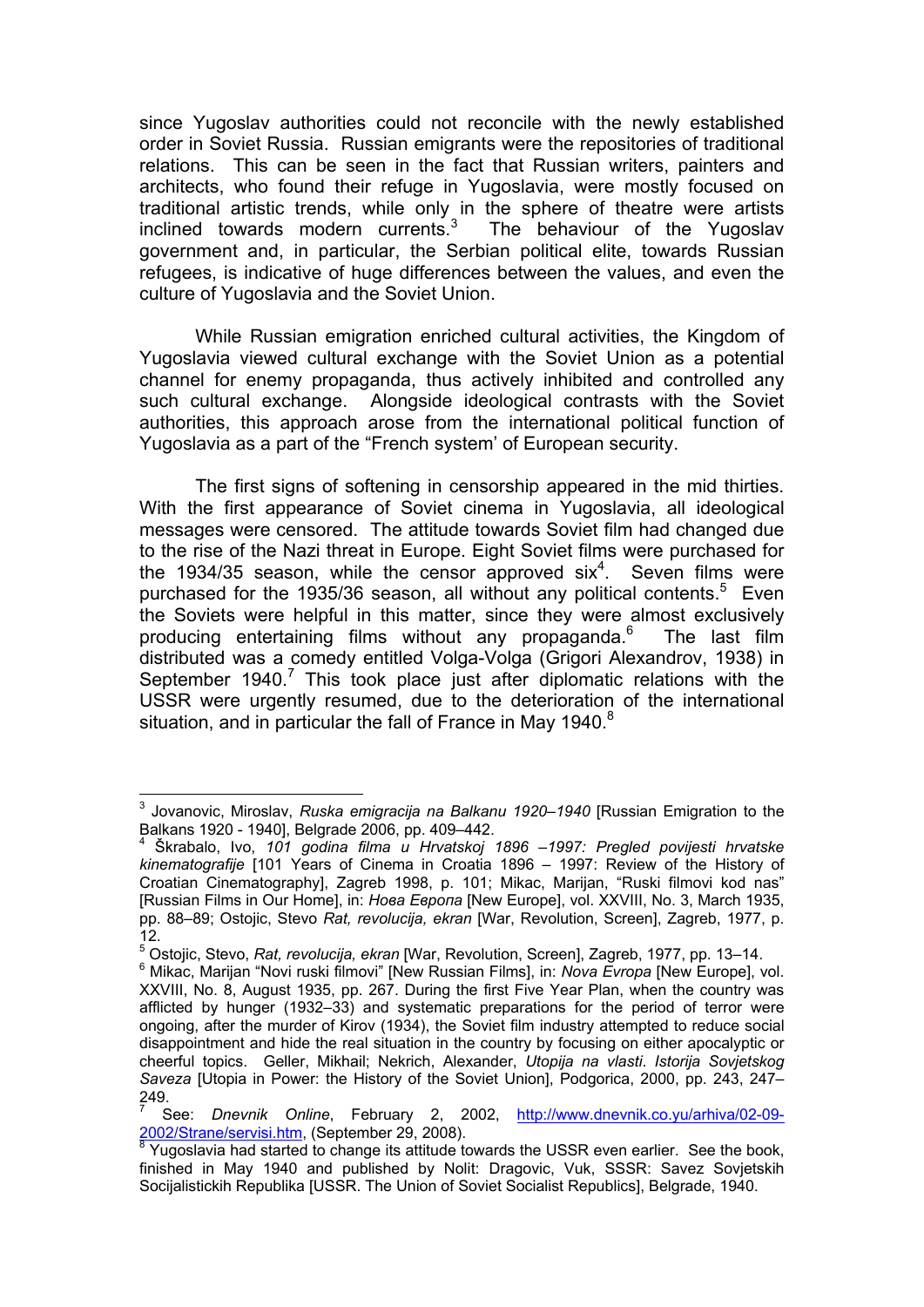A group of Yugoslav intellectuals tried to establish the Society of Friends of the Soviet Union in the mid 1940s. They thought that the social climate was suitable for the improvement of relations with the USSR. The initiator was Dr Ivan Ribar from the Democratic Party. However, this proposal was rejected by the Yugoslav authorities. The growing trend of cultural cooperation was then completely abandoned in 1941, when Yugoslavia was occupied by Central Powers, while the Soviet Union was attacked and partially occupied.

Nevertheless, cooperation between Yugoslavia and the Soviet Union was re-established even before the end of the Second World War. The first concert of Red Army musicians was organized in liberated Belgrade in October 1944 at the National Theatre. Numerous visits of Soviet artists and intellectuals to Yugoslavia were organised and similarly Yugoslav visits to the USSR. The Society for Cultural Cooperation of Yugoslavia with the USSR was established in Belgrade on January 14, 1945. Its 59 founders included many famous intellectuals, communists and Russophiles.<sup>9</sup> The Society, with more than 80 local committees, gathered a membership of over 15.000 and published a glossy journal called Yugoslavia - USSR.<sup>10</sup> However, the activities of the Society were reduced to zero in the spring of 1949, due to the conflict between Yugoslavia and the USSR in 1948.

The reason for this twist in fate lay in the fact that socialist Yugoslavia had the same international-political function after the Second World War as the Kingdom of Yugoslavia had had between the two Wars. Although the new order in the rebuilt country was Stalinist, Yugoslavia became a barrier to the expansion of Soviet influence in the West and a catalyst of dissatisfaction in Eastern Europe. The attractive picture of successful socialism with higher living standard that Yugoslavia offered, threatened the loyalty of the members of the socialist lager. Culture became the main channel of Yugoslav influence on other socialist states.

Film is not only a very popular and suggestive media, but also a valid indicator of political influence. Soviet films had a 62 percent share of the repertoire in Yugoslav cinemas in 1945, just over a half in the period between 1946 and 1950, while in 1951 they were completely eliminated due to the conflict with the USSR. They appeared once again in 1955, but only as a marginal part of the film program (2.32 percent), while Hollywood and Western

 9 Among the founders, the most famous were: Antun Augustincic, Isidora Sekulic, Rasa Plaovic, Rados Novakovic, Lojze Dolinar, Dr. Ivan Ribar, Dr. Sinisa Stankovic, Sreten Stojanovic, Dr. Pavle Savic, Milovan Djilas, Rodoljub Colakovic, Radovan Zogovic, Marko Ristic, Bozidar Malaric, Dr. Vladislav Ribnikar, Djuro Salaj, Oskar Danon, Rato Dugonjic, Boris Ziherl, Bane Andreev, Jara Ribnikar, Mosa Pijade and Leposava Nesic – Pijade. GARF Fond R-5283 (ВОКС), оп. 17, д. 530, л. 15. [*Государственный архив Российской федерации* / State Archives of the Russian Federation]. Copies of the Minutes from the founders' meeting and Guidelines defined at the meeting of the Action Committee on February 1, 1945, confirmed by the Commission of Interiors of the the National Committee for the Liberation of Yugoslavia (NKOJ), Act n. 212/45, February 10, 1945.

the Liberation of Yugoslavia (NROS), The Integral sa SSSR<sup>"</sup> [Work of the Society for Cultural Cooperation of Yugoslavia with the USSR], in: *Jugoslavia – SSSR* [Yugoslavia - USSR], December 14, 1946, p. 39 (from the Report of the Society's first assembly meeting).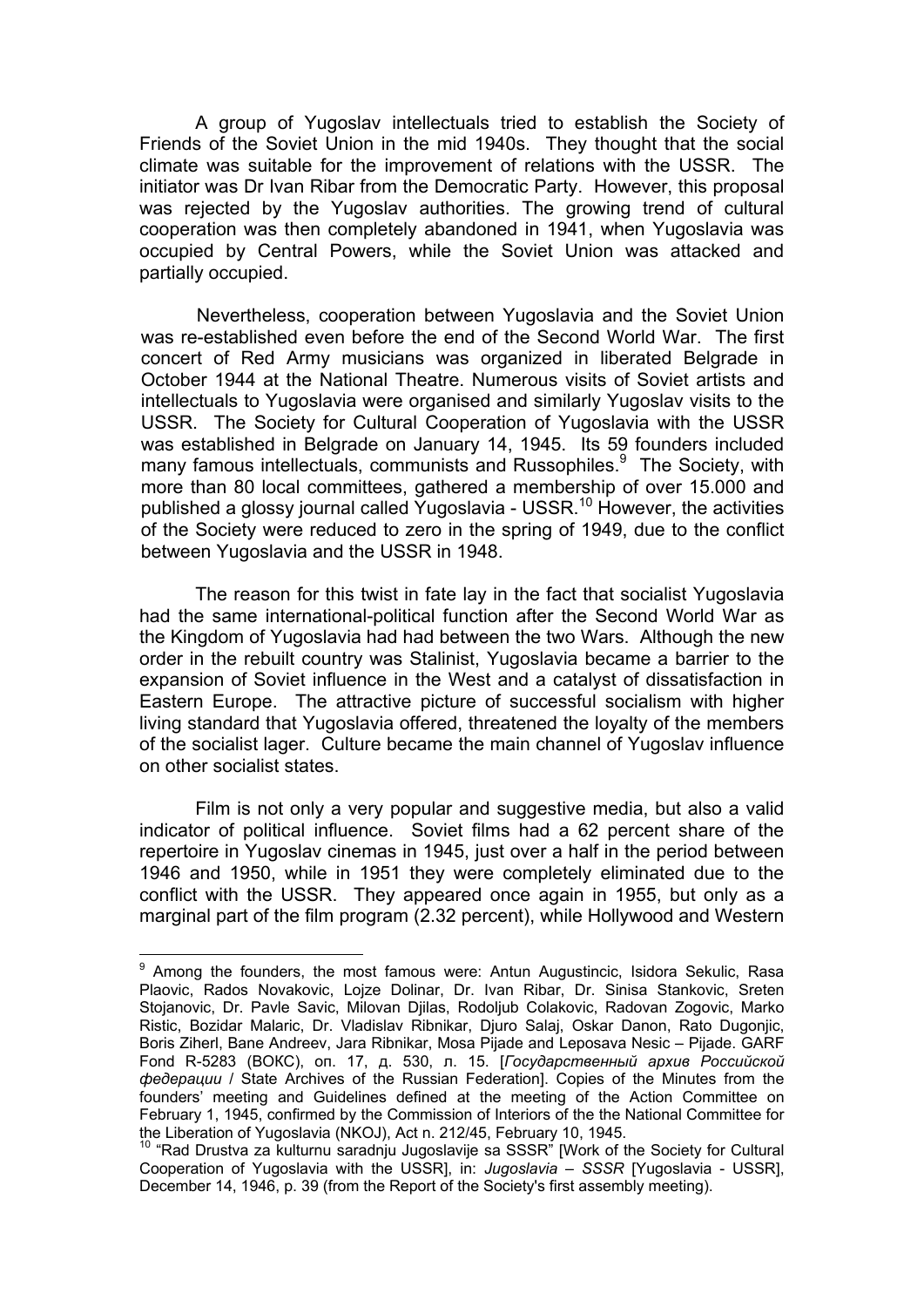European productions were dominant. However, alongside improving political relations, Soviet film also gradually recovered and constituted 14 percent of the film repertoire in Yugoslavia in 1964.<sup>11</sup>

| Yea      | Total | <b>Soviet</b><br><b>Films</b> | $\frac{0}{0}$ | Yugoslav<br><b>Films</b> | %    | American<br><b>Films</b> | $\frac{0}{0}$ |
|----------|-------|-------------------------------|---------------|--------------------------|------|--------------------------|---------------|
| 194<br>5 | 150   | 93                            | 62.0          |                          |      |                          | 4.66          |
| 195<br>5 | 734   | 17                            | 2.32          | 55                       | 7.50 | 291                      | 39.6<br>5     |
| 196      | 1015  | 142                           | 14.0          | 152                      | 14.9 | 205                      | 20.2          |

Table 1: **Share of the film repertoire in Yugoslavia**

As elsewhere, with the advent of television in the mid-sixties, the importance of film started to decline in Yugoslavia, thus the recovery of Soviet cinematography on the Yugoslav market is relative.

The presence of Russian film has been marginal in the Serbian film repertoire at the end of the twentieth and the beginning of the twenty-first centuries. An analysis of the titles available on the best supplied networks of video clubs in Belgrade and Serbia (**Zabac**, 7.200 titles; **Moro**, 6.300 titles; **Lav**, 10.800 titles) reveals a very limited repertoire of less than two dozen Soviet/Russian films all together, including co-productions. Moreover, no one video club stocked all the titles in question: **Zabac** only 10; **Moro** - 13 and **Lav** -16.

These films can be divided into three categories, according to the time of production:

- $\Diamond$  Soviet production from 1950s and 1960s;
- $\Diamond$  Russian production from 1990 1999; and
- $\Diamond$  Russian production after 2000.

Why the number of Russian/Soviet films is so low and why only these titles are available can be understood through a structural analysis of the films in question.

For the most part these Soviet films are adaptations of classics from Russian literature. In total, there are six such titles:

- **Anna Karenina** and **War and Peace** by Leo Tolstoy;
- **The Idiot, the Brothers Karamazov** and **Crime and Punishment** by Fyodor Dostoyevsky;
- And **Quiet Flows the Don**, by Mikhail Sholokhov.

 $\overline{a}$ 

The reason behind the interest in these films lies in the fact that the literature on which they are based is part of the required reading in secondary

<sup>11</sup>*Jugoslavija 1945–1964. Statistički pregled* [Statistical Review]*,* Belgrade, 1965, p. 328.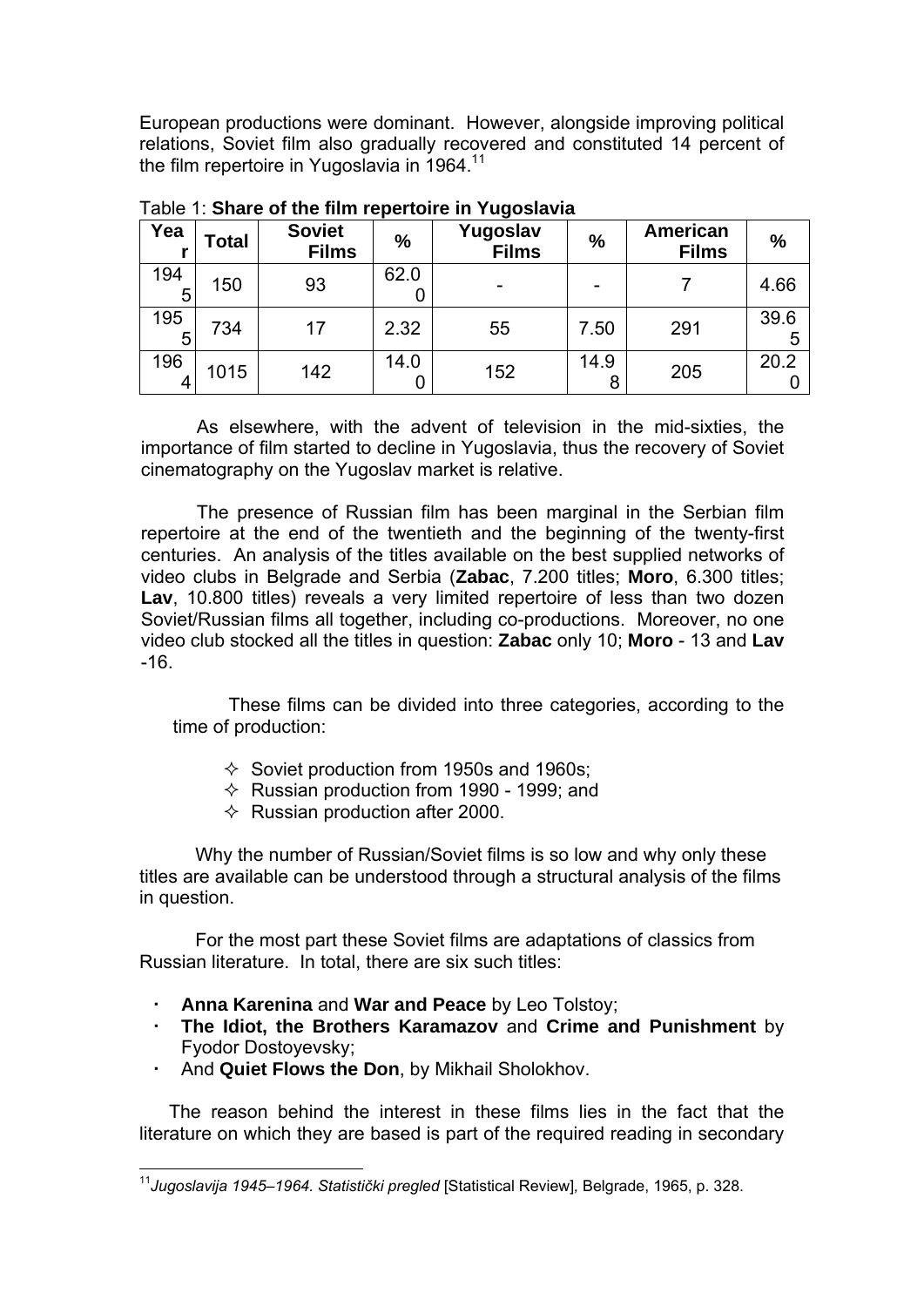schools in Serbia. It has become a tendency among young people in Serbia to watch these Soviet films instead of reading the book on which they are based, due to the considerable length of the novels and a diminishing reading culture among Serbian youth. Moreover, these films offer a very consistent and linear interpretation of novels' contents, contrary to American adaptations of the same titles.

Although the film *Aleksa Dundic* from 1958 does not fall into the category above, it is nevertheless relevant as it is a co-production with Yugoslavia in which many Serbian actors played and included contents partially connected to the Serbian history.<sup>12</sup>

Finally, three films from the same period can be found on the video market due to their unquestionable quality which has stood the test of time: *Rublev, Moscow Does Not Believe in Tears* and *Repentance*.

Films from the nineties are a case apart, since they were almost exclusively co-productions between Russia and one or more European states. Three films were made by Nikita Mikhalkov (*Urga – Close to Eden, Burnt by the Sun* and *The Barber of Siberia*), and one by Régis Wargnier (*East-West*). The only exception is *The Brother* (Aleksei Balabanov, 1997), which anticipated a certain change in direction compared to the previous decade.

Alongside political will, rich production and advertising are key factors influencing film audience, particularly when the public is used to Hollywood standards, as is the case in Serbia. As a consequence, American cinema, which was present on the Yugoslav market at 4.66 percent in 1945, 39.65 percent in 1955 and 20.20 percent in 1964**<sup>13</sup>**, has increased to around 80 percent at the beginning of the twenty-first century. This situation is similar to the period between the two World Wars, when American film almost completely dominated Yugoslav cinemas.

A few Russian films from the beginning of the twenty-first century confirm that they can find their public in Serbia, when higher production quality is achieved and better advertising organized. They are: *Brother 2, Night Watch, Day Watch, The Return*, and *Mongol*.

|               | TUDIOL. YY MYNINGYYKII HIIIIY III MWYY YIMMY III YYIMIA |                  |                   |      |  |  |  |
|---------------|---------------------------------------------------------|------------------|-------------------|------|--|--|--|
|               | <b>Film Title</b>                                       | <b>Director</b>  | <b>Production</b> | Year |  |  |  |
|               | Aleksa Dundic                                           | Leonid Lukov     | USSR,             | 1958 |  |  |  |
|               |                                                         |                  | Yugoslavia        |      |  |  |  |
| $\mathcal{P}$ | The Idiot                                               | Ivan Pyryev      | <b>USSR</b>       | 1958 |  |  |  |
| 3.            | <b>And Quiet Flows</b>                                  | Sergei Gerasimov | <b>USSR</b>       | 1958 |  |  |  |
|               | the Don $1 - 3$                                         |                  |                   |      |  |  |  |
|               | Anna Karenina 1–2                                       | Alexander Zarhi  | <b>USSR</b>       | 1967 |  |  |  |

Table2: **Soviet/Russian films in video clubs in Serbia** 

<sup>12</sup> The second Soviet – Yugoslav co-production was a film: *In the Mountains of Yugoslavia* (Abram Room, 1946).

<sup>13</sup> Yugoslavia *1945–1964. Statistički pregled*, [Statistical Review], Belgrade 1965, p. 328.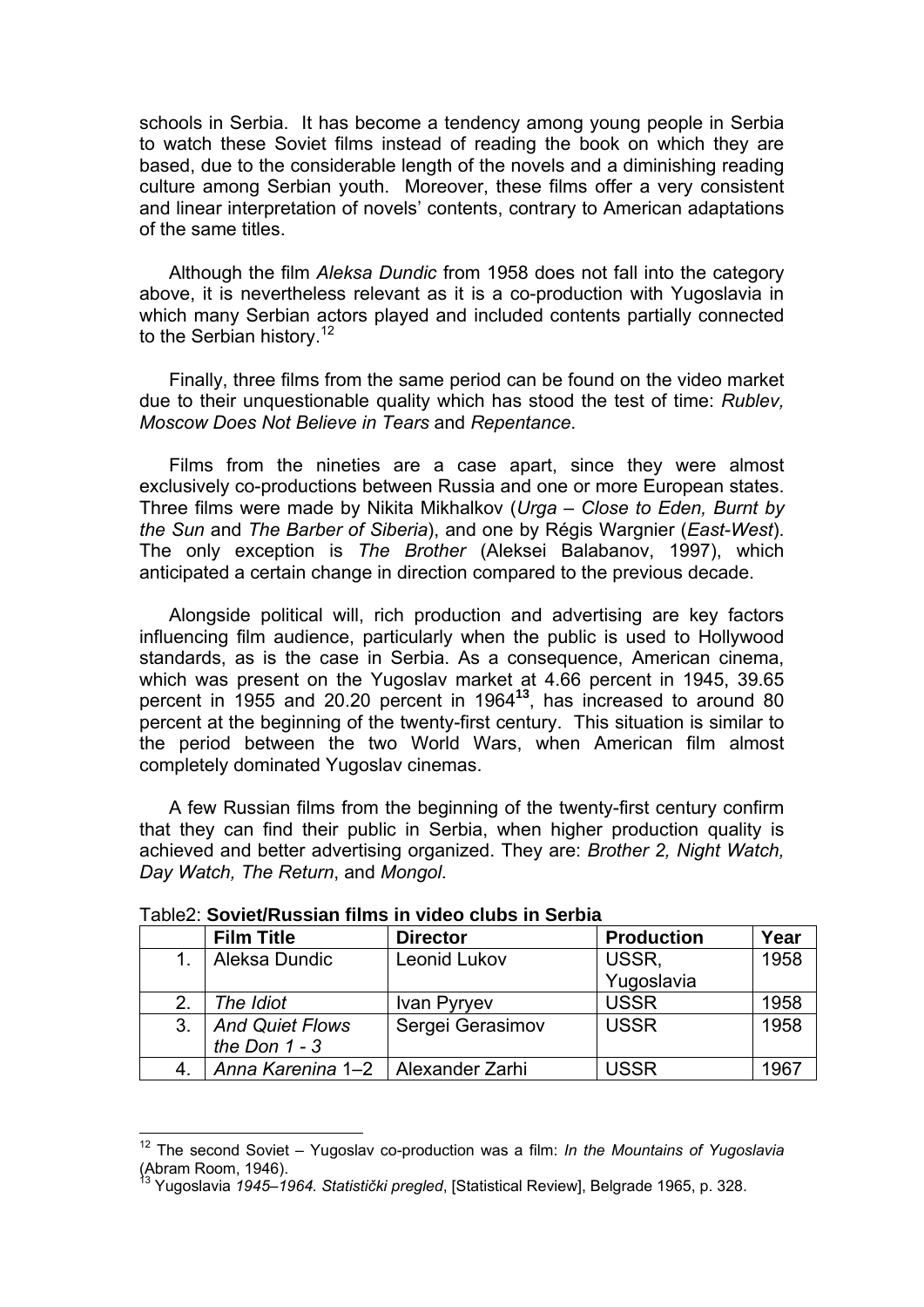|                | <b>Film Title</b>                                                 | <b>Director</b>          | <b>Production</b>                                     | Year |
|----------------|-------------------------------------------------------------------|--------------------------|-------------------------------------------------------|------|
| 5.             | War and Peace 1-4<br>(only the first of three<br>parts available) | Sergei Bondarchuk        | <b>USSR</b>                                           | 1968 |
| 6.             | Crime and<br>Punishment 1-2                                       | Lev Kulidzhanov          | <b>USSR</b>                                           | 1969 |
| 7 <sub>1</sub> | The Brothers<br>Karamazov 1-3                                     | Ivan Pyryev              | <b>USSR</b>                                           | 1969 |
| 8.             | Rublev 1-2                                                        | Andrei Tarkovsky         | <b>USSR</b>                                           | 1969 |
| 9.             | <b>Moscow Does Not</b><br><b>Believe in Tears</b>                 | <b>Vladimir Menshov</b>  | <b>USSR</b>                                           | 1979 |
| 10.            | Repentance                                                        | <b>Tengiz Abuladze</b>   | <b>USSR</b>                                           | 1984 |
| 11.            | Urga                                                              | Nikita Mikhalkov         | Russia, France                                        | 1992 |
| 12.            | <b>Burnt by the Sun</b>                                           | Nikita Mikhalkov         | Russia, France                                        | 1994 |
| 13.            | The Barber of<br><b>Siberia</b>                                   | Nikita Mikhalkov         | Russia, France,<br>Italy, the Czech<br>Republic       | 1999 |
|                | 14. $East - West$                                                 | Régis Wargnier           | France, Russia,<br>Bulgaria, Spain,<br><b>Ukraine</b> | 1999 |
| 15.            | <b>Brother</b>                                                    | Aleksei Balabanov        | Russia                                                | 1997 |
| 16.            | <b>Brother 2</b>                                                  | Aleksei Balabanov        | Russia, USA                                           | 2000 |
| 17.            | The Return                                                        | Andrey Zvyagintsev       | Russia                                                | 2003 |
| 18.            | <b>Night Watch</b>                                                | <b>Timur Bekmambetov</b> | <b>Russia</b>                                         | 2004 |
| 19.            | Shadowboxing                                                      | <b>Aleksey Sidorov</b>   | Russia                                                | 2005 |
| 20.            | Day Watch                                                         | <b>Timur Bekmambetov</b> | Russia                                                | 2006 |
| 21.            | Mongol                                                            | Sergei Bodrov Senior     | Russia,<br>German,<br>Kazakhstan,<br>Mongolia         | 2007 |

Table2 (continued from previous page): **Soviet/Russian films in video clubs in Serbia** 

The second indicator of Russian cultural influence in Serbia is translated literature. Based on an analysis of translations from five major European languages into the Serbian language during the nineties and after 2000, available through the Cooperative Online Bibliographic System and Services (COBISS)<sup>14</sup>, the following observation can be made:

|  |  | Table 3: Translating Frequency (Incidence) from the five most widely |  |  |  |
|--|--|----------------------------------------------------------------------|--|--|--|
|  |  | spoken European languages into the Serbian language                  |  |  |  |

| Language | 1990/1999 | 2000/2009 |      | %      |
|----------|-----------|-----------|------|--------|
| Italian  | 709       | 1728      | 1019 | 143.72 |
| English  | 9440      | 17126     | 7686 | 81.42  |
| French   | 2412      | 3500      | 1088 | 45.11  |
| German   | 2039      | 2519      | 480  | 23.54  |
| Russian  | 2573      | 2908      | 335  | 13.02  |

 $14$  This is an active data base in which information is accurately updated, thus the listed data is continuously changing and should be read bearing this fact in mind.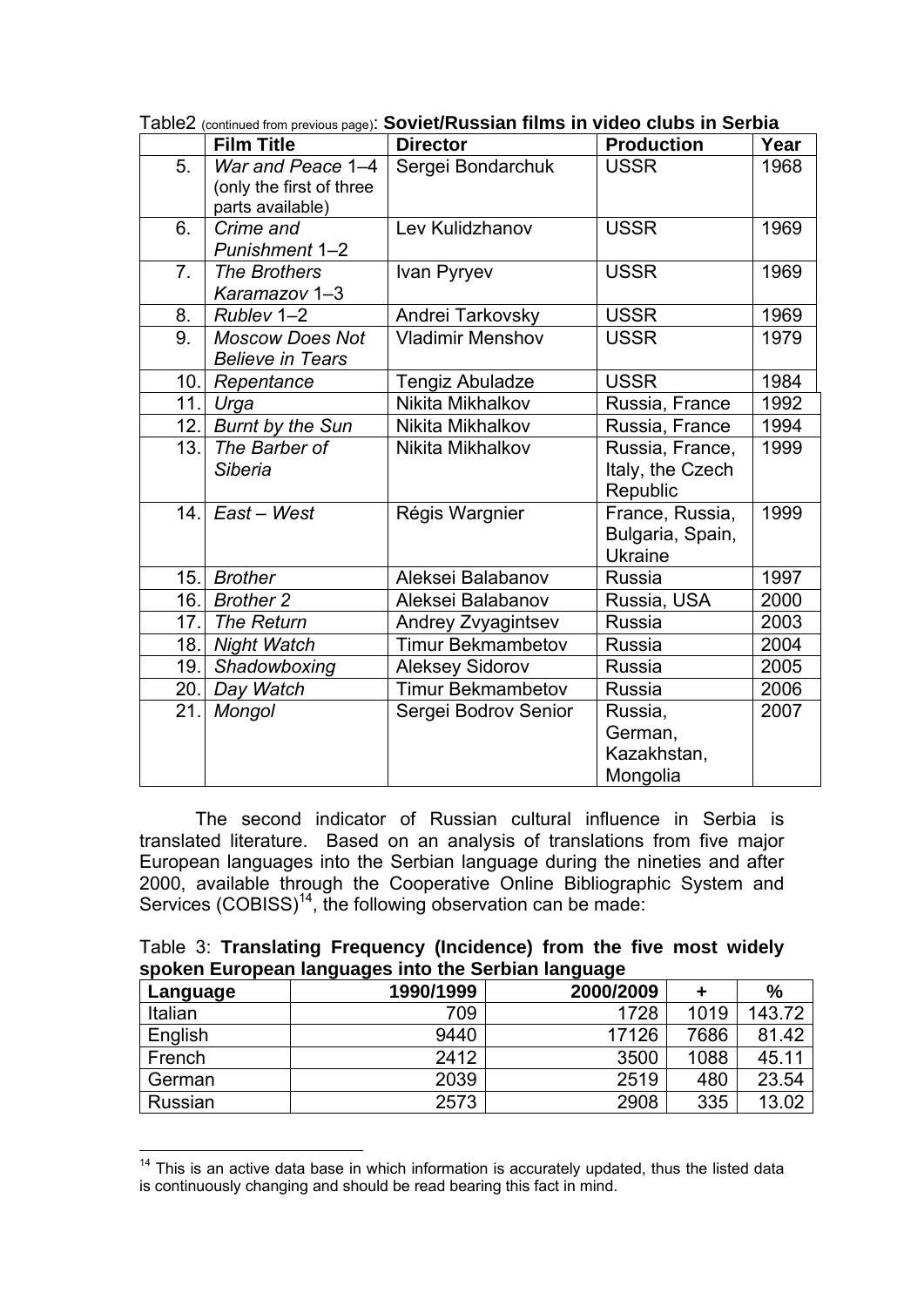During the last decade of the twentieth century (1990–1999) there were 926 titles translated from Russian listed in the catalogue of the National Library of Serbia.<sup>15</sup> Two particularly numerous and clearly defined parts can be identified:

- Belletristic 380 titles or 41 percent;
- Theology, Mystic Literature, Conservative philosophy, Church literature
- 112 titles or 12.10 percent

 $\overline{a}$ 

| ימטוס ה. שטווטנו וטנוס נונוסט פעוטווטווטע מערווויץ נווט וווווטנוסט |                           |                                      |                                 |  |  |
|--------------------------------------------------------------------|---------------------------|--------------------------------------|---------------------------------|--|--|
|                                                                    | <b>Author</b>             | of<br><b>Number</b><br><b>Titles</b> | <b>Number of Copies Printed</b> |  |  |
| 1.                                                                 | Fyodor Dostoyevsky        | 51                                   | 1.000-10.000                    |  |  |
| 2.                                                                 | <b>Alexander Pushkin</b>  | 23                                   | 1.000-15.000                    |  |  |
|                                                                    |                           |                                      | (The Tale of the Fisherman and  |  |  |
|                                                                    |                           |                                      | the Fish)                       |  |  |
| 3.                                                                 | Nikolai Gogol             | 16                                   | 500-5.000                       |  |  |
| 4.                                                                 | Leo Tolstoy               | 14                                   | 500-5.000                       |  |  |
| 5.                                                                 | <b>Anton Chekov</b>       | 10                                   | 1.000-3.000                     |  |  |
| 6.                                                                 | Mikhail Sholokhov         | 8                                    | 2.500-5.000                     |  |  |
| 7.                                                                 | Mihail Bulgakov           | $\overline{7}$                       | 1.000-1.500                     |  |  |
|                                                                    |                           |                                      | (5 X The Master and Margarita)  |  |  |
| 8.                                                                 | Sergej Jesenjin           | $\overline{7}$                       | 500-6.000                       |  |  |
| 9.                                                                 | <b>Vladimir Nabokov</b>   | 7                                    | 1.000                           |  |  |
| 10.                                                                | Daniil Kharms             | 7                                    | 500-5.000                       |  |  |
| 11.                                                                | Marina Tsvetaeva          | 7                                    | 500-3.000                       |  |  |
| 12.1                                                               | Alexander Belyayev        | 6                                    | 10.000-20.000                   |  |  |
|                                                                    |                           |                                      | (5 X The Star KETs)             |  |  |
| 13.1                                                               | <b>Eduard Limanov</b>     | 6                                    | 2.000                           |  |  |
| 14.                                                                | Aleksandr<br>Solzhenitsyn | 5                                    | 500-2.000                       |  |  |

# Table 4: **Belletristic titles published during the nineties**

Two scientists came close to the authors from above, according to number of titles translated into Serbian:

| 15. Pavel Rovinski | Unknown number of |
|--------------------|-------------------|
| (ethnographer)     | copies            |
| 16.  Lev Vygotsky  | 1.500             |
| (psychologist)     |                   |

#### Table 5: **Theology, Mystic Literature, Conservative philosophy, Church literature published during the nineties**

|    | <b>Author</b>            | <b>Number of Titles</b> | <b>Number of Copies Printed</b> |
|----|--------------------------|-------------------------|---------------------------------|
|    | Nikolai Bergiaev         | າາ                      | 500-1.000                       |
|    | Mikhail Epstein          |                         | 1.000                           |
| 3. | Pavel Florensky          |                         | $500 - 2.500$                   |
|    | <b>Vladimir Soloviov</b> |                         | 300-500                         |

 $15$  Reprints of previously published translations have also been taken into consideration. All bibliographic units have been counted, from multi-volume monographs to individual short texts published in journals. Data in the catalog of the National Library of Serbia is also regularly updated.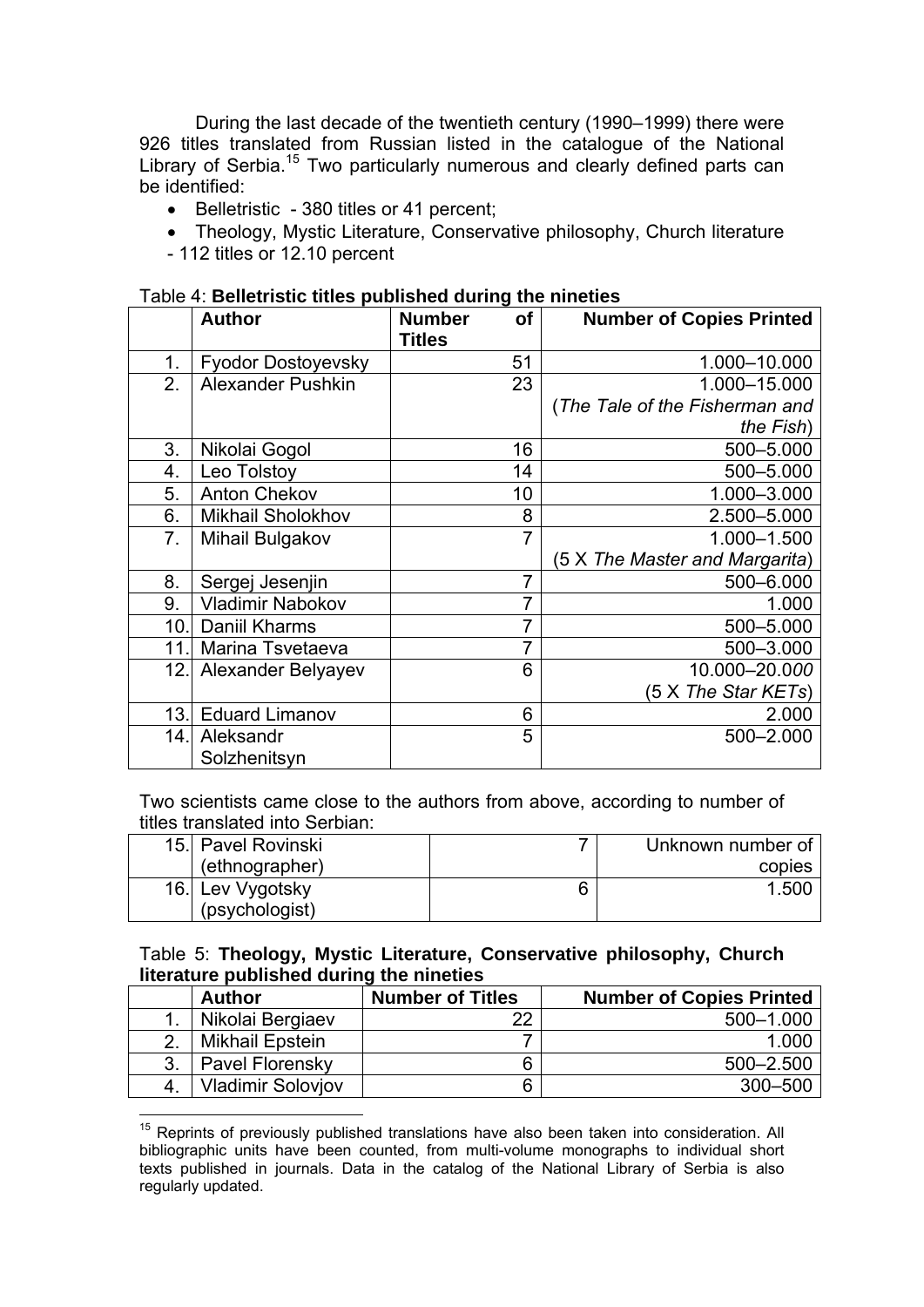|    | <b>Author</b>    | <b>Number of Titles</b> | <b>Number of Copies Printed</b> |  |  |  |  |
|----|------------------|-------------------------|---------------------------------|--|--|--|--|
| 5. | Sergei Bulgakov  |                         | 300-700                         |  |  |  |  |
|    | Nikolai Fyodorov |                         | 500-600                         |  |  |  |  |
|    | Georgi Florovski |                         | 1 NU                            |  |  |  |  |

Table 5 (continued from previous page): **Theology, Mystic Literature, Conservative philosophy, Church literature published during the nineties**

Such contents are published often in *Istocnik,* a journal for faith and culture*.* 

There were 2,176 titles translated from the Russian language in the catalogue of the National Library of Serbia during the first decade of the twenty-first century.<sup>16</sup> The two previously defined groups are clearly present again, and both have substantially increased:

• Belletristic – by 1.070 titles or 49.20 percent;

• Theology, Mystic Literature, Conservative philosophy and Church Literature – by 516 titles or 23.71 percent.

|      | <b>Author</b>                | Number of<br><b>Titles</b> | <b>Number of Copies Printed</b>     |
|------|------------------------------|----------------------------|-------------------------------------|
| 1.   | <b>Fyodor Dostoyevsky</b>    | 98                         | 500-1000                            |
|      |                              |                            | (The Eternal Husband, The Brothers  |
|      |                              |                            | Karamazov-50.000)                   |
| 2.   | Leo Tolstoy                  | 45                         | 500-5.000                           |
|      |                              |                            | (Anna Karenina - 130.000)           |
| 3.   | <b>Alexander Pushkin</b>     | 40                         | 500-5.000                           |
|      |                              |                            | The Tale of Tsar Saltan -15.000)    |
| 4.   | <b>Anton Chekov</b>          | 37                         | 500-2.000                           |
| 5.   | Nikolai Gogol                | 32                         | 500-1.000                           |
|      |                              |                            | (Dead Souls - 50.000)               |
| 6.   | <b>Alexander Genis</b>       | 27                         | 1.000                               |
| 7.   | Sergej Jesenjin              | 25                         | $500 - 2.000$                       |
| 8.   | <b>Boris Akunin (Grigory</b> | 22                         | 1000-2.000                          |
|      | Chkhartishvili)              |                            | (4 X Azazel)                        |
| 9.   | Mihail Bulgakov              | 19                         | 500-1.000                           |
| 10.1 | <b>Mikhail Sholokhov</b>     | 18                         | 1000-7.000                          |
|      |                              |                            | (only And Quiet Flows the Don)      |
| 11.  | <b>Victor Pelevin</b>        | 15                         | 700-1.000                           |
| 12.  | Ludmila Ulitskaya            | 12                         | 500-2.000                           |
|      |                              |                            | (Women's Lies, translated into      |
|      |                              |                            | Serbian as Transparent Stories-     |
|      |                              |                            | 15.000!)                            |
| 13.  | <b>Vladimir Suteev</b>       | 12                         | 2.000                               |
|      |                              |                            | (12 X Fairytales and illustrations) |

 $\overline{a}$ <sup>16</sup> Reprints of previous translations have been also taken into consideration. All bibliographic units have been counted, from multi-volume monographs to individual poems printed in journals.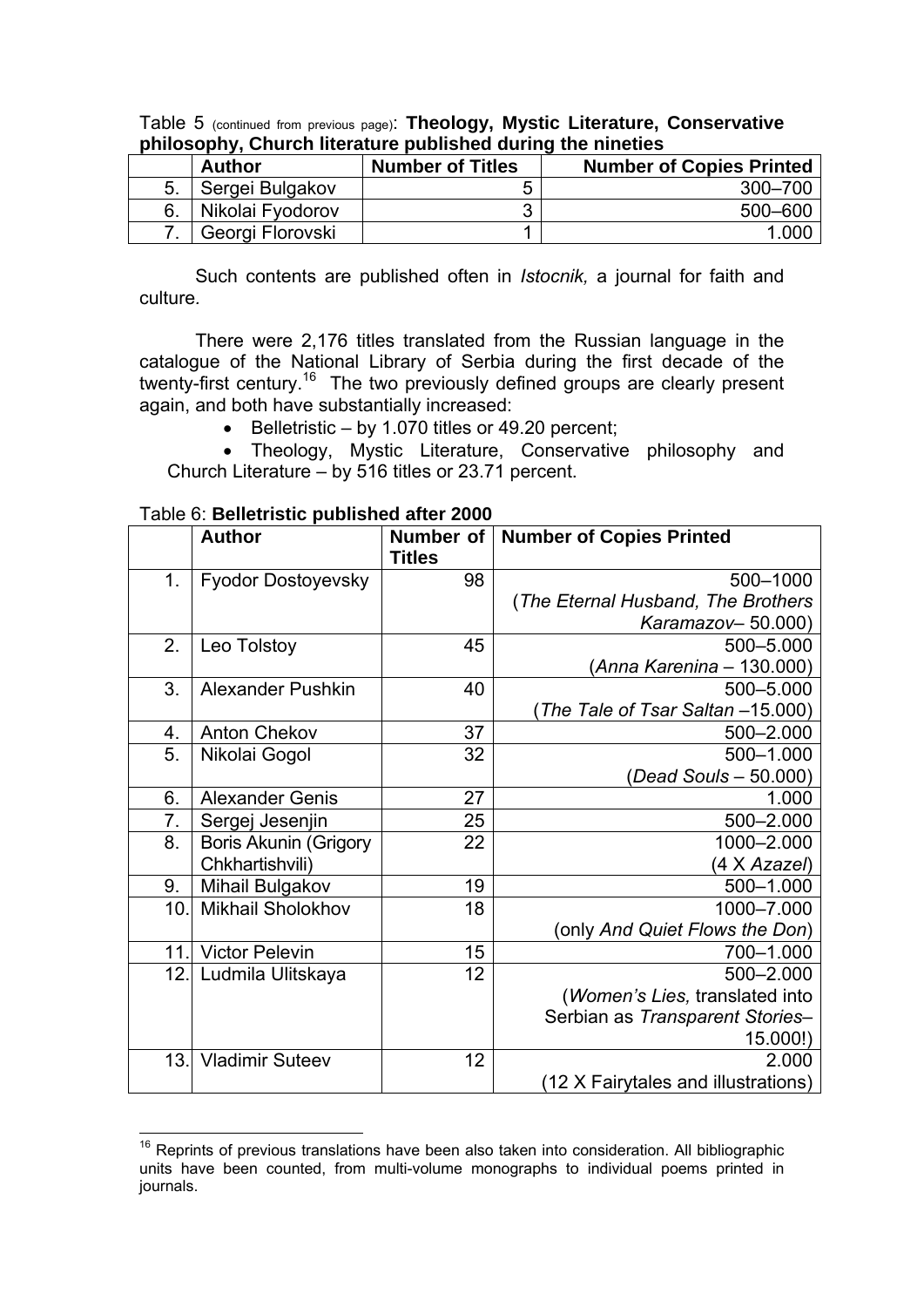|      | $1$ able $\sigma$ (commercition) previous page). Denotificity publicitied after zood<br><b>Author</b> |                | Number of   Number of Copies Printed    |
|------|-------------------------------------------------------------------------------------------------------|----------------|-----------------------------------------|
|      |                                                                                                       | <b>Titles</b>  |                                         |
| 14.  | Joseph Brodsky                                                                                        | 11             | 500                                     |
|      |                                                                                                       |                | (mostly in journals)                    |
| 15.1 | <b>Boris Pasternak</b>                                                                                | 11             | 1.000-5.000                             |
|      |                                                                                                       |                | (Doctor Zhivago-35.000)                 |
| 16.1 | Ivan Bunjin                                                                                           | 10             | 1.000-8.000                             |
| 17.  | Aleksandr                                                                                             | 10             | 1000-3.000                              |
|      | Solzhenitsyn                                                                                          |                |                                         |
| 18.  | Daniil Kharms                                                                                         | 9              | 500-1.000                               |
| 19.I | <b>Alexander Zinoviev</b>                                                                             | 9              | 500-1.000                               |
| 20.l | Nina Berberova                                                                                        | 8              | 2.000                                   |
| 21.  | Ivan Turgenev                                                                                         | 7              | 1.000-2.000                             |
| 22.  | Chyngyz Aitmatov                                                                                      | $\overline{7}$ | 500                                     |
| 23.  | Nikolay Afanasyev                                                                                     | $\overline{7}$ | 1.000                                   |
| 24.  | Gaito Gazdanov                                                                                        | 7              | 1.000                                   |
| 25.  | Vladimir Nabokov                                                                                      | 7              | 500-1.000                               |
| 26.  | <b>Vladimir Voinovich</b>                                                                             | 6              | 1.000                                   |
| 27.  | <b>Vladimir Sorokin</b>                                                                               | 6              | 500-1.000                               |
| 28.1 | Yuri Polyakov                                                                                         | 5              | 500-1.000                               |
|      | 29. Valentin Cernih                                                                                   | 1              | 500-1.000                               |
|      |                                                                                                       |                | <b>Moscow Does Not Believe in Tears</b> |
|      |                                                                                                       |                | (1980) 7 editions in 4 years 2006-2009  |

Table 6 (continued from previous page): **Belletristic published after 2000** 

# Table 7: **Theology, Mystic Literature, Conservative philosophy, Church literature published after 2000**

|     | <b>Author</b>             | <b>Number</b><br>Οf<br><b>Titles</b> | <b>Number of Copies Printed</b> |
|-----|---------------------------|--------------------------------------|---------------------------------|
| 1.  | Nikolai Bergiaev          | 23                                   | 500-1.000                       |
| 2.  | Ignatius Brjancaninov     | 12                                   | 500                             |
| 3.  | <b>Teofan Zavoratul</b>   | 10                                   | 500-2.000                       |
| 4.  | St. John of Kronstadt     | 10                                   | 500                             |
| 5.  | <b>Vladimir Solovjov</b>  | 9                                    | 500-1.000                       |
| 6.  | Pavel Florensky           | 8                                    | 500-1.000                       |
| 7.  | George Florovsky          | 8                                    | 500-1.000                       |
| 8.  | Alexander Schmemann       | 8                                    | 500-3.000                       |
| 9.  | <b>Boris Viseslavcev</b>  |                                      | 500                             |
| 10  | George Gurdjieff          |                                      | 500-1.000                       |
| 11  | Sergei Bulgakov           | 5                                    | 500                             |
| 12. | <b>Archbishop Averkey</b> | 5                                    | 500-1.000                       |

Literature from the field of alternative medicine is a new phenomenon:

| 13. Gennady Malakhov     | 37 | <b>500</b> |
|--------------------------|----|------------|
| Quack, TV compère        |    |            |
| 14. Alternative Medicine | 24 | 500-1.000  |
| 15. Bio-energy           |    | 500-1.000  |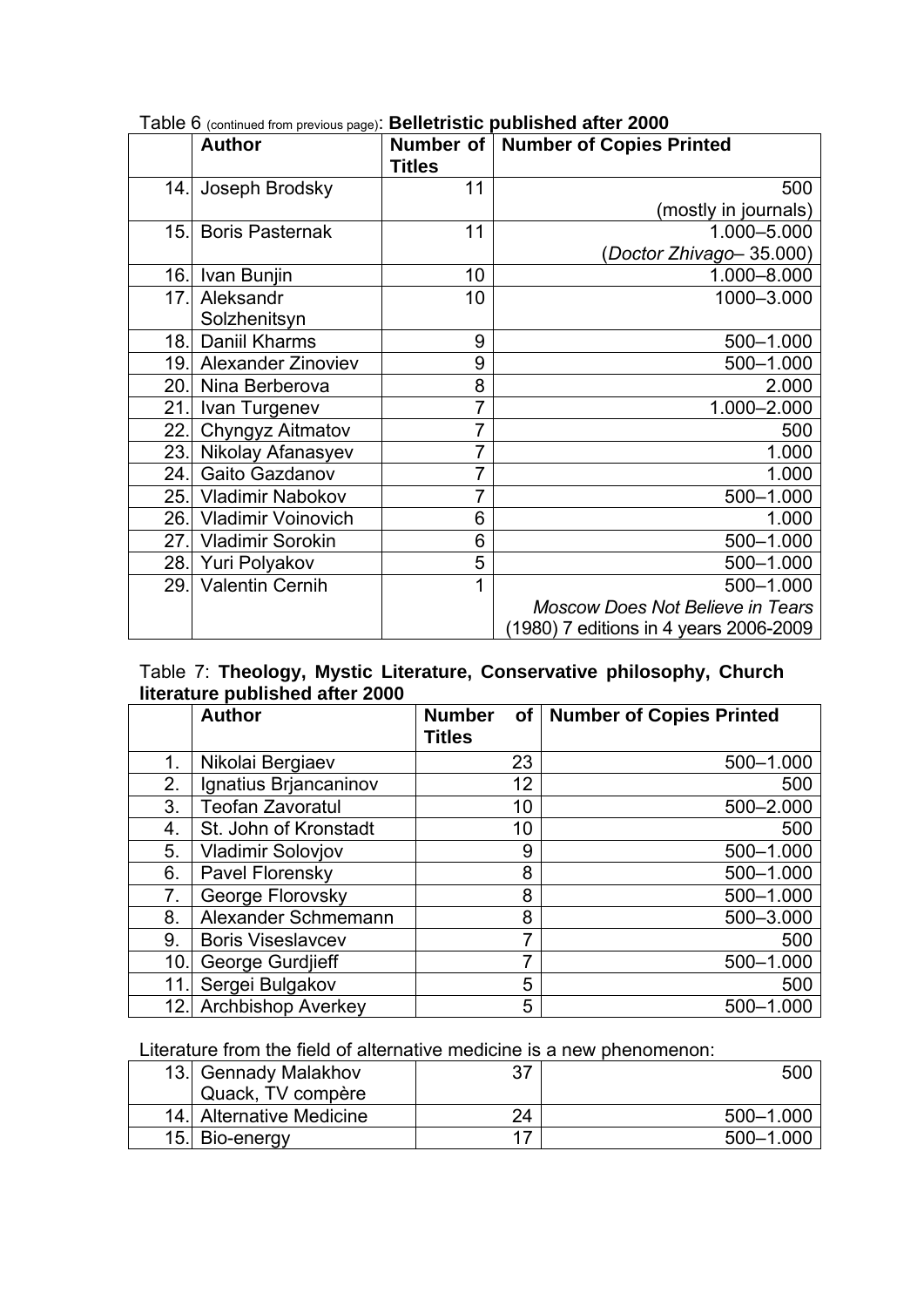Chess literature experienced a renaissance after 2000: 66 titles were printed, compared to a symbolic presence during the nineties.

It is worth mentioning that the Literary society *Pismo* ("Letter") from Zemun has been publishing a specialized journal entitled *Russian Almanac* with translations of selected extracts from Russian contemporary literature. Fourteen issues were published over a period of 19 years (Zorislav Paunovic, editor-inchief). Most of the Russian authors published were appearing in the Serbian language for the first time. Thanks to the *Russian Almanac*, a great number of Russian writers and intellectuals have become available to Serbian readers, including: Dovlatov, Pelevin, Dobicin, Baskirceva, Vaclav Nizhinsky, Gazdanov, Daniil Andreyev, Arseny Tarkovsky, Solzenicyn, Averincev, and, from the older generation, Konstantin Leontiev, Leonid Andreyev, Vasily Rozanov, Alexei Losev, Mikhail Bakunin and many others. The list includes more than one hundred of most distinguished Russian authors, including the celebrated Russian rock-poetry by Egor Letov and Roman Neumoev, rare content made available to Serbian readers.

The third indicator of the Soviet / Russian influence in Yugoslavia / Serbia in the twentieth century is the study of the Russian language. The Russian language became the obligatory foreign language in Serbian primary and secondary schools after 1946. However, this was abrogated after the conflict with the USSR in 1948. It was then reintroduced in schools a few years later, but its popularity suddenly decreased and by the mid-fifties it was "severely dwindling".17

According to one Soviet analysis, the Russian language, during the first years after the war, was taught in all secondary schools and universities in Yugoslavia, sometimes as the first foreign language, sometimes as the second, but also as the only contemporary foreign language. However, at the university level, it was evident that for "[...] one lecturer [...] there were between 150 and 200 students. It is obvious that the importance of teaching the Russian language has been reduced to zero. Particularly during 1948 – 1949, university authorities attempted to make the teaching of the Russian language difficult at universities, using different manoeuvres. [...] Three-quarters of secondary school teachers in Belgrade gymnasiums attended only short courses in the Russian language and often know less then their students. It is not rare to see a student of Russian origin who reads, translates and interprets in classes on the teacher's request. Lecturers of such a category [...] write examples on the board in some fantastic Russian-Serbian language [...].<sup>"18</sup> This was not only an issue in schools. Some

<sup>&</sup>lt;sup>17</sup> "Ucenje ruskog jezika – nekad i sad" [Learning of the Russian Language – Earlier and Now], RTV, Wednesday, December 10, 2008. *Naslovi.net* 

http://www.naslovi.net/2008-12-10/rtv/ucenje-ruskog-jezika-nekad-i-sad/951860 Interview with the President of the Serbian Slavic Society, prof. dr. Bogoljub Stankovic; Beta, "Raste interesovanje za ucenje ruskog jezika u Srbiji" [Increase in Interest for Learning the Russian Language in Serbia], in: Blic, October 13, 2008, http://www.blic.rs/Vesti/Drustvo/60777/Rasteinteresovanje-za-ucenje-ruskog-jezika-u-Srbiji. Interview with Jelena Ginic**,** the Secretary of the Serbian Slavic Society.

<sup>18</sup> GARF [*Государственный архив Российской федерации* / State Archives of the Russian Federation]. ГАРФ, Ф5283, Оп.17, Д.556, л. 75. *Постановка народного образования в*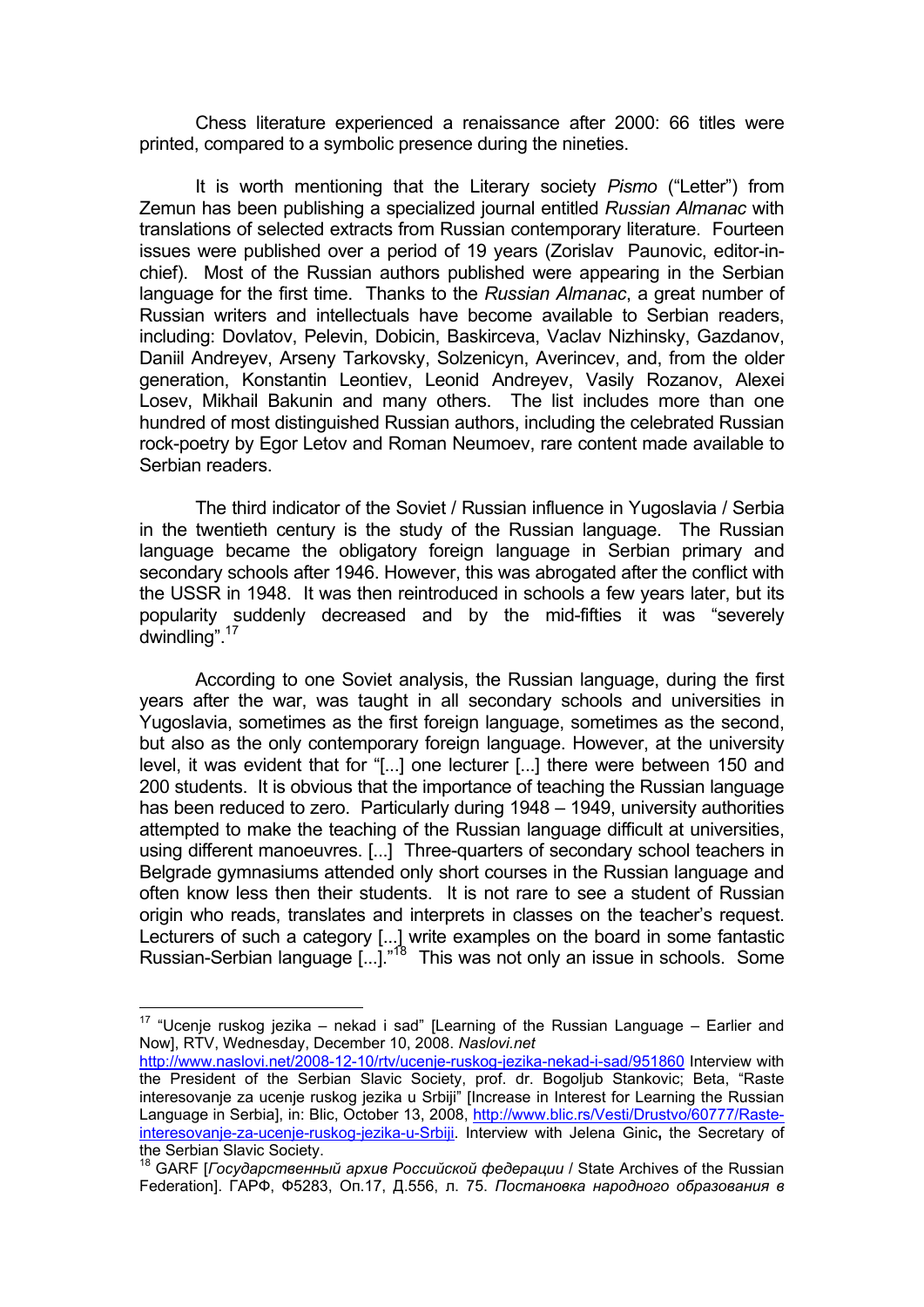texts in a less fantastic "Serbian-Russian" were "translated" from the Russian language and printed in the journal *Yugoslavia – USSR*, the organ of the Society for Cultural Cooperation of Yugoslavia with the Soviet Union.19 It is therefore obvious that mass participation in learning the Russian language, under such circumstances, could not leave a deeper trace in culture, although such an educational policy was enforced by the authorities.

The change in the international position of the country at the beginning of the fifties redirected the orientation in learning foreign languages. Until the beginning of the seventies, in 70–80 percent of Belgrade schools, parents were choosing English as the foreign language first and foremost, neglecting Russian, German and French. One attentive and well informed observer remarked that "[...] the absolute dominance of English is equivalent to the earlier absolute supremacy of Russian. In both cases, the regime's absolute dependence on one or the other political (ideological) system was obvious, through economic, cultural and other sources [...].<sup>"20</sup> Whether Russian or English, both policies on teaching foreign languages were one-sided and were the direct consequence of a state decision and the reflection of its international position. Informal resistance towards the Russian language after the war was led by the old, pre-war cadre in the field of education, who, by doing so, were expressing their specific attitudes toward communist ideology, while mass acceptance of the English language demonstrated the attitude of the population in general, born into socialism – two poles representing two ideologies.

Nevertheless, the Russian language became popular again at the beginning of seventies due to the development of the Soviet science and technology. During that time the matriculation exam for the Russian language at the Faculty of Philology in Belgrade was taken by 300 candidates annually. At the end of nineties and the beginning of the twentieth century, the candidates were reduced to less than two dozen (15 times less!), and the actual number would be increased in September only thanks to those who failed to find a place in other foreign language departments. In 2008, for the first time in more than a decade, interest in the Russian language at the Faculty of Philology in Belgrade was such that the number of applications (106) was almost double the number of places available at the course (59). However, Russian is still rarely taught at private schools and institutes for foreign languages. According to the data from the Serbian Slavic Society, around 15 percent of the population in Serbia uses Russian up to the certain level, but they belong mostly to older generations.<sup>21</sup>

*Югославии (Справка)*, April 20, 1949, No. 1. This is a detailed analysis of the overall educational system in Yugoslavia on 46 tightly typed pages.

 $19$  For example, it was possible to find a translation roughly equivalent to the following: "Gybrid" fruits were produced by T. A. Gorschkova crossed with apples and pears" and similar absurdities. See: "Novi radovi micurinaca", in: *Yugoslavia – USSR, N*o. 1, November 1945, pp. 44.

<sup>20</sup> Krstic, Dragan, *Психолошке белешке 1974–1975* [Psychological Notes 1974 - 1975], Belgrade, 1992, pp. 368–369. Krstic was a member of the state commission responsible for introducing foreign languages in primary schools and had insight into statistical data, the

behavior of the regime's representatives and parents' attitudes. 21 "Ucenje ruskog jezika – nekad i sad" [Learning the Russian Language – In the past and Now], RTV, Wednesday, December 10, 2008. *Naslovi.net* http://www.naslovi.net/2008-12- 10/rtv/ucenje-ruskog-jezika-nekad-i-sad/951860 Interview with the President of the Serbian